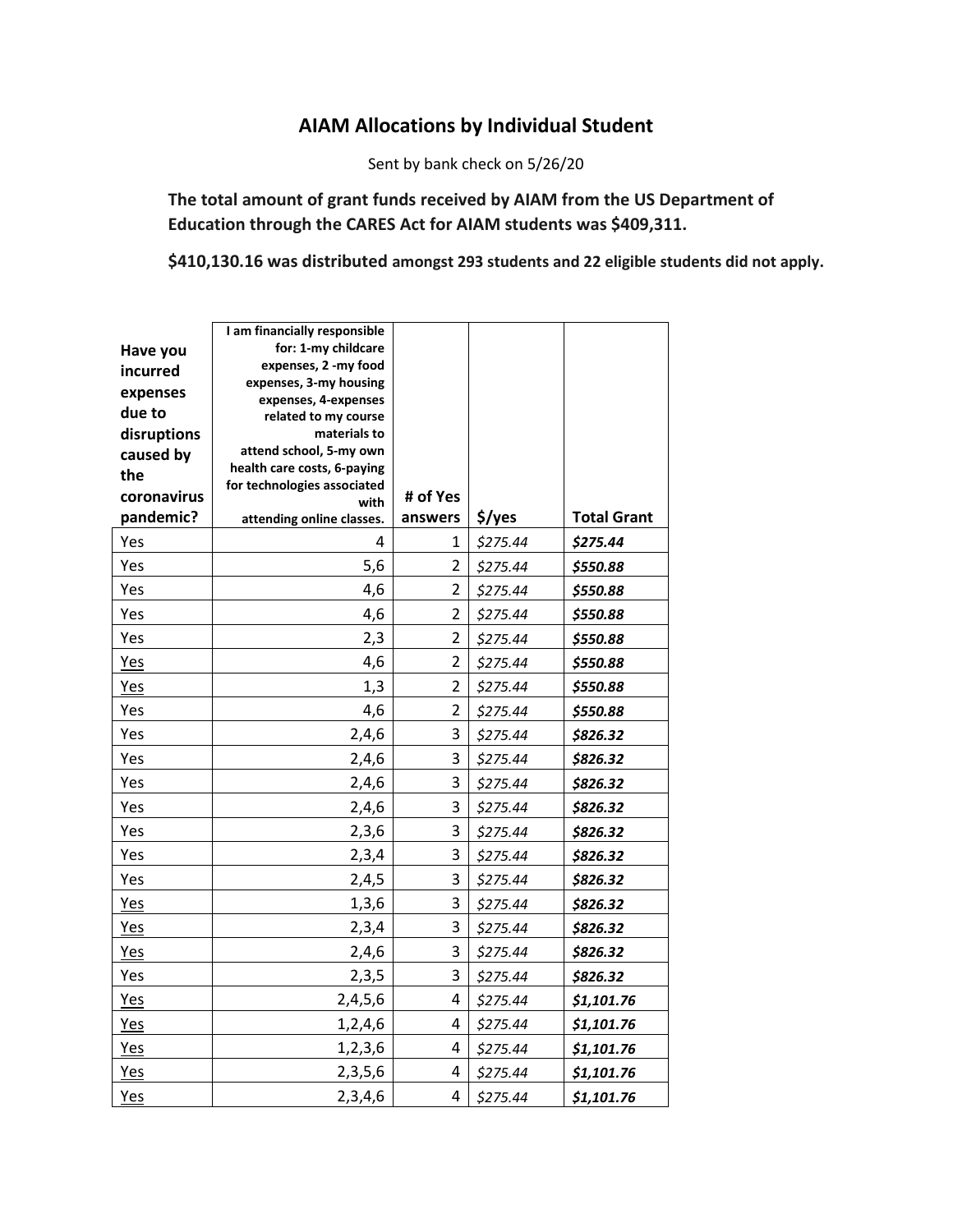| <b>Yes</b> | 2,3,4,6       | 4 | \$275.44 | \$1,101.76 |
|------------|---------------|---|----------|------------|
| Yes        | 2,3,4,6       | 4 | \$275.44 | \$1,101.76 |
| Yes        | 2,3,4,6       | 4 | \$275.44 | \$1,101.76 |
| Yes        | 2,4,5,6       | 4 | \$275.44 | \$1,101.76 |
| Yes        | 1,2,3,4       | 4 | \$275.44 | \$1,101.76 |
| Yes        | 2,3,4,6       | 4 | \$275.44 | \$1,101.76 |
| Yes        | 2,3,4,6       | 4 | \$275.44 | \$1,101.76 |
| Yes        | 1,2,3,4       | 4 | \$275.44 | \$1,101.76 |
| Yes        | 2,3,5,6       | 4 | \$275.44 | \$1,101.76 |
| Yes        | 2,4,5,6       | 4 | \$275.44 | \$1,101.76 |
| Yes        | 2,3,4,6       | 4 | \$275.44 | \$1,101.76 |
| Yes        | 1,2,3,4       | 4 | \$275.44 | \$1,101.76 |
| Yes        | 2,3,4,6       | 4 | \$275.44 | \$1,101.76 |
| Yes        | 1,2,4,6       | 4 | \$275.44 | \$1,101.76 |
| Yes        | 2,3,4,6       | 4 | \$275.44 | \$1,101.76 |
| Yes        | 2,3,4,6       | 4 | \$275.44 | \$1,101.76 |
| Yes        | 2,3,4,6       | 4 | \$275.44 | \$1,101.76 |
| Yes        | 1,2,3,6       | 4 | \$275.44 | \$1,101.76 |
| <b>Yes</b> | 1,3,4,6       | 4 | \$275.44 | \$1,101.76 |
| <b>Yes</b> | 1,2,4,6       | 4 | \$275.44 | \$1,101.76 |
| Yes        | 2,3,4,6       | 4 | \$275.44 | \$1,101.76 |
| <b>Yes</b> | 2,3,4,6       | 4 | \$275.44 | \$1,101.76 |
| Yes        | 1,3,4,6       | 4 | \$275.44 | \$1,101.76 |
| Yes        | 1,3,4,6       | 4 | \$275.44 | \$1,101.76 |
| Yes        | 1,2,3,4       | 4 | \$275.44 | \$1,101.76 |
| Yes        | 2,3,4,6       | 4 | \$275.44 | \$1,101.76 |
| Yes        | 2,4,5,6       | 4 | \$275.44 | \$1,101.76 |
| <b>Yes</b> | 1,2,3,4,6     | 5 | \$275.44 | \$1,377.20 |
| Yes        | 2, 3, 4, 5, 6 | 5 | \$275.44 | \$1,377.20 |
| Yes        | 2, 3, 4, 5, 6 | 5 | \$275.44 | \$1,377.20 |
| Yes        | 2, 3, 4, 5, 6 | 5 | \$275.44 | \$1,377.20 |
| Yes        | 1,2,3,4,6     | 5 | \$275.44 | \$1,377.20 |
| Yes        | 2, 3, 4, 5, 6 | 5 | \$275.44 | \$1,377.20 |
| Yes        | 2, 3, 4, 5, 6 | 5 | \$275.44 | \$1,377.20 |
| Yes        | 1,2,3,4,6     | 5 | \$275.44 | \$1,377.20 |
| <b>Yes</b> | 1, 2, 3, 4, 6 | 5 | \$275.44 | \$1,377.20 |
| <u>Yes</u> | 2, 3, 4, 5, 6 | 5 | \$275.44 | \$1,377.20 |
| <u>Yes</u> | 1,2,3,4,6     | 5 | \$275.44 | \$1,377.20 |
| <u>Yes</u> | 2, 3, 4, 5, 6 | 5 | \$275.44 | \$1,377.20 |
| <u>Yes</u> | 1,2,3,4,6     | 5 | \$275.44 | \$1,377.20 |
| <b>Yes</b> | 2,3,4,5,6     | 5 | \$275.44 | \$1,377.20 |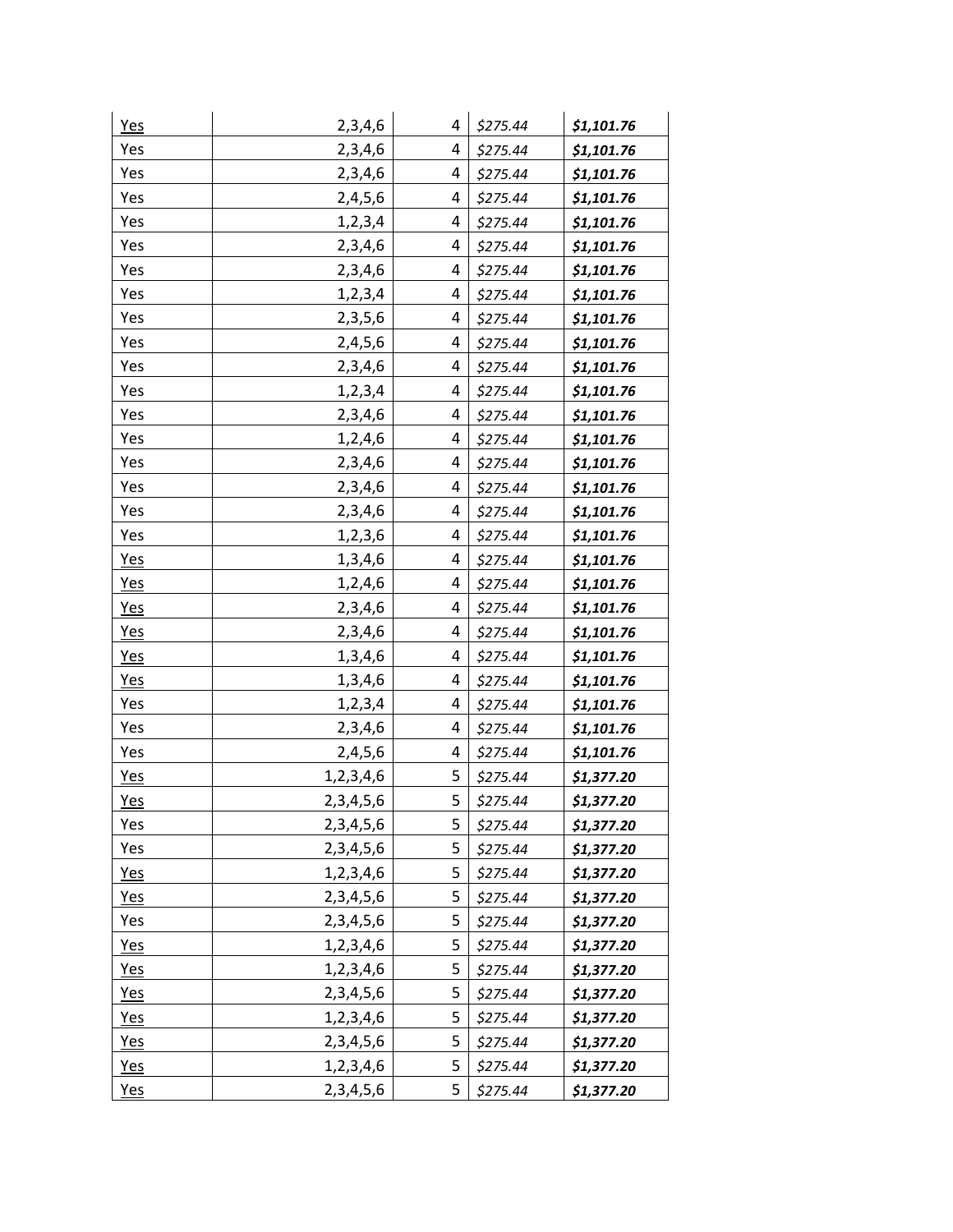| <b>Yes</b> | 2, 3, 4, 5, 6 | 5 | \$275.44 | \$1,377.20 |
|------------|---------------|---|----------|------------|
| Yes        | 2, 3, 4, 5, 6 | 5 | \$275.44 | \$1,377.20 |
| Yes        | 2, 3, 4, 5, 6 | 5 | \$275.44 | \$1,377.20 |
| Yes        | 2, 3, 4, 5, 6 | 5 | \$275.44 | \$1,377.20 |
| Yes        | 1,2,3,5,6     | 5 | \$275.44 | \$1,377.20 |
| Yes        | 2, 3, 4, 5, 6 | 5 | \$275.44 | \$1,377.20 |
| Yes        | 2, 3, 4, 5, 6 | 5 | \$275.44 | \$1,377.20 |
| Yes        | 1,2,3,4,6     | 5 | \$275.44 | \$1,377.20 |
| Yes        | 2, 3, 4, 5, 6 | 5 | \$275.44 | \$1,377.20 |
| Yes        | 1,2,3,4,6     | 5 | \$275.44 | \$1,377.20 |
| Yes        | 1,3, 4,5,6    | 5 | \$275.44 | \$1,377.20 |
| Yes        | 1,2,3,5,6     | 5 | \$275.44 | \$1,377.20 |
| Yes        | 2, 3, 4, 5, 6 | 5 | \$275.44 | \$1,377.20 |
| Yes        | 2,3,4,5,6     | 5 | \$275.44 | \$1,377.20 |
| Yes        | 2, 3, 4, 5, 6 | 5 | \$275.44 | \$1,377.20 |
| Yes        | 2,3,4,5,6     | 5 | \$275.44 | \$1,377.20 |
| Yes        | 2,3,4,5,6     | 5 | \$275.44 | \$1,377.20 |
| Yes        | 2, 3, 4, 5, 6 | 5 | \$275.44 | \$1,377.20 |
| Yes        | 2,3,4,5,6     | 5 | \$275.44 | \$1,377.20 |
| Yes        | 2, 3, 4, 5, 6 | 5 | \$275.44 | \$1,377.20 |
| Yes        | 2,3,4,5,6     | 5 | \$275.44 | \$1,377.20 |
| Yes        | 2,3,4,5,6     | 5 | \$275.44 | \$1,377.20 |
| Yes        | 2,3,4,5,6     | 5 | \$275.44 | \$1,377.20 |
| Yes        | 2,3,4,5,6     | 5 | \$275.44 | \$1,377.20 |
| Yes        | 2, 3, 4, 5, 6 | 5 | \$275.44 | \$1,377.20 |
| Yes        | 2,3,4,5,6     | 5 | \$275.44 | \$1,377.20 |
| Yes        | 2, 3, 4, 5, 6 | 5 | \$275.44 | \$1,377.20 |
| Yes        | 2,3,4,5,6     | 5 | \$275.44 | \$1,377.20 |
| Yes        | 2, 3, 4, 5, 6 | 5 | \$275.44 | \$1,377.20 |
| Yes        | 2,3,4,5,6     | 5 | \$275.44 | \$1,377.20 |
| Yes        | 2, 3, 4, 5, 6 | 5 | \$275.44 | \$1,377.20 |
| Yes        | 1,2,3,4,6     | 5 | \$275.44 | \$1,377.20 |
| Yes        | 2,3,4,5,6     | 5 | \$275.44 | \$1,377.20 |
| Yes        | 1,2,3,4,6     | 5 | \$275.44 | \$1,377.20 |
| Yes        | 1,2,3,4,6     | 5 | \$275.44 | \$1,377.20 |
| Yes        | 1,2,3,4,6     | 5 | \$275.44 | \$1,377.20 |
| Yes        | 2, 3, 4, 5, 6 | 5 | \$275.44 | \$1,377.20 |
| Yes        | 2, 3, 4, 5, 6 | 5 | \$275.44 | \$1,377.20 |
| Yes        | 1,2,3,4,6     | 5 | \$275.44 | \$1,377.20 |
| Yes        | 2,3,4,5,6     | 5 | \$275.44 | \$1,377.20 |
| Yes        | 2, 3, 4, 5, 6 | 5 | \$275.44 | \$1,377.20 |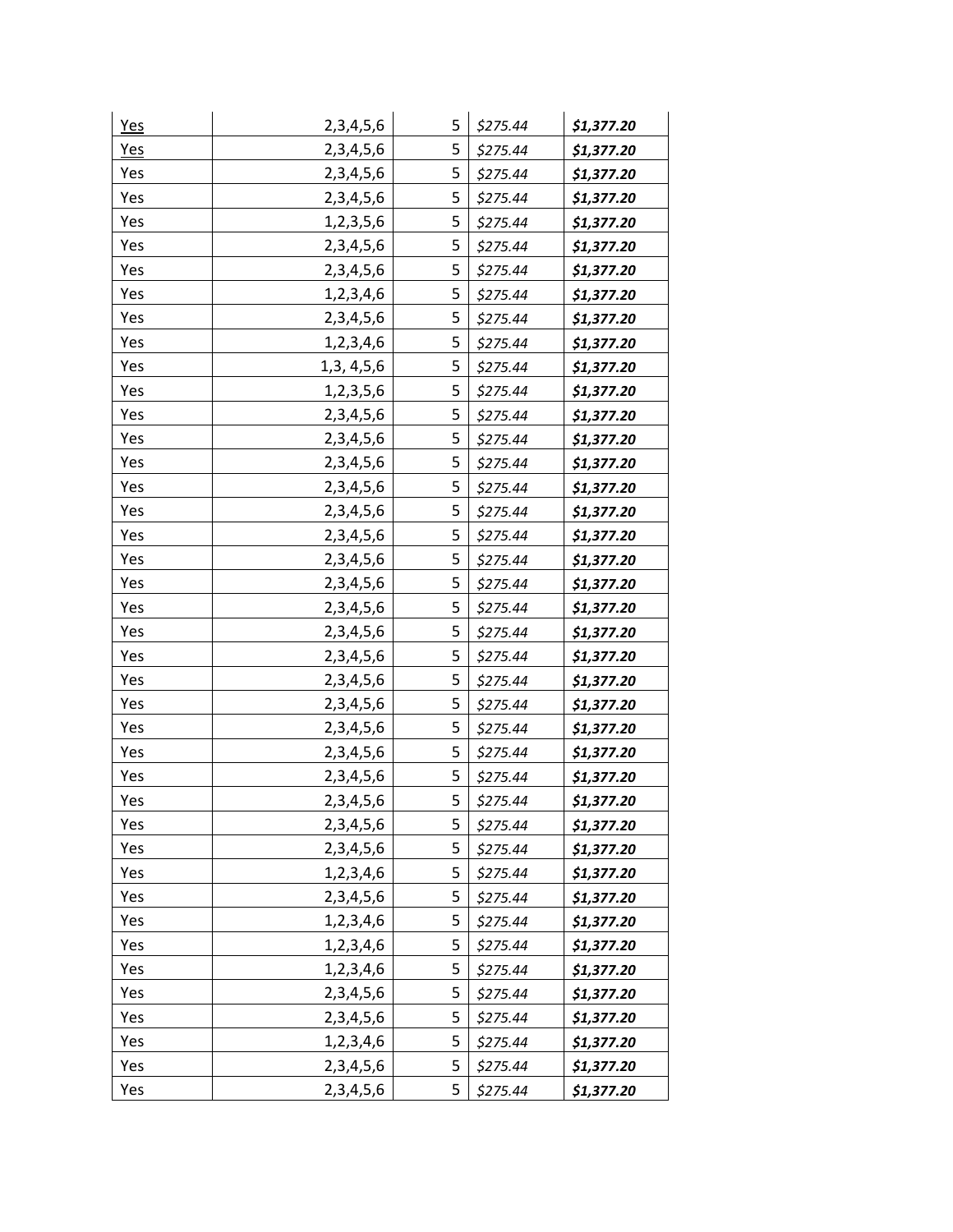| Yes        | 1,2,3,4,6     | 5 | \$275.44 | \$1,377.20 |
|------------|---------------|---|----------|------------|
| Yes        | 1,3,4,5,6     | 5 | \$275.44 | \$1,377.20 |
| Yes        | 2, 3, 4, 5, 6 | 5 | \$275.44 | \$1,377.20 |
| Yes        | 1,2,3,4,6     | 5 | \$275.44 | \$1,377.20 |
| Yes        | 1,2,3,4,6     | 5 | \$275.44 | \$1,377.20 |
| Yes        | 1,2,3,4,6     | 5 | \$275.44 | \$1,377.20 |
| Yes        | 2,3,4,5,6     | 5 | \$275.44 | \$1,377.20 |
| Yes        | 2, 3, 4, 5, 6 | 5 | \$275.44 | \$1,377.20 |
| Yes        | 2, 3, 4, 5, 6 | 5 | \$275.44 | \$1,377.20 |
| Yes        | 2,3,4,5,6     | 5 | \$275.44 | \$1,377.20 |
| Yes        | 1,2,4,5,6     | 5 | \$275.44 | \$1,377.20 |
| Yes        | 1,2,3,4,6     | 5 | \$275.44 | \$1,377.20 |
| Yes        | 2, 3, 4, 5, 6 | 5 | \$275.44 | \$1,377.20 |
| Yes        | 1,2,3,4,6     | 5 | \$275.44 | \$1,377.20 |
| Yes        | 1, 2, 3, 4, 6 | 5 | \$275.44 | \$1,377.20 |
| Yes        | 1,3,4,5,6     | 5 | \$275.44 | \$1,377.20 |
| Yes        | 1,2,3,4,6     | 5 | \$275.44 | \$1,377.20 |
| Yes        | 1,2,3,4,6     | 5 | \$275.44 | \$1,377.20 |
| Yes        | 2, 3, 4, 5, 6 | 5 | \$275.44 | \$1,377.20 |
| Yes        | 2,3,4,5,6     | 5 | \$275.44 | \$1,377.20 |
| Yes        | 1,2,3,4,6     | 5 | \$275.44 | \$1,377.20 |
| Yes        | 2, 3, 4, 5, 6 | 5 | \$275.44 | \$1,377.20 |
| Yes        | 2, 3, 4, 5, 6 | 5 | \$275.44 | \$1,377.20 |
| Yes        | 2, 3, 4, 5, 6 | 5 | \$275.44 | \$1,377.20 |
| Yes        | 2, 3, 4, 5, 6 | 5 | \$275.44 | \$1,377.20 |
| Yes        | 2,3,4,5,6     | 5 | \$275.44 | \$1,377.20 |
| Yes        | 1,2,3,4,6     | 5 | \$275.44 | \$1,377.20 |
| Yes        | 2,3,4,5,6     | 5 | \$275.44 | \$1,377.20 |
| Yes        | 2, 3, 4, 5, 6 | 5 | \$275.44 | \$1,377.20 |
| Yes        | 2, 3, 4, 5, 6 | 5 | \$275.44 | \$1,377.20 |
| Yes        | 2, 3, 4, 5, 6 | 5 | \$275.44 | \$1,377.20 |
| Yes        | 2, 3, 4, 5, 6 | 5 | \$275.44 | \$1,377.20 |
| Yes        | 2, 3, 4, 5, 6 | 5 | \$275.44 | \$1,377.20 |
| <b>Yes</b> | 2, 3, 4, 5, 6 | 5 | \$275.44 | \$1,377.20 |
| Yes        | 2,3,4,5,6     | 5 | \$275.44 | \$1,377.20 |
| <u>Yes</u> | 1,2,3,4,6     | 5 | \$275.44 | \$1,377.20 |
| <u>Yes</u> | 2, 3, 4, 5, 6 | 5 | \$275.44 | \$1,377.20 |
| <u>Yes</u> | 2, 3, 4, 5, 6 | 5 | \$275.44 | \$1,377.20 |
| <u>Yes</u> | 2, 3, 4, 5, 6 | 5 | \$275.44 | \$1,377.20 |
| <u>Yes</u> | 1,2,3,4,6     | 5 | \$275.44 | \$1,377.20 |
| Yes        | 2, 3, 4, 5, 6 | 5 | \$275.44 | \$1,377.20 |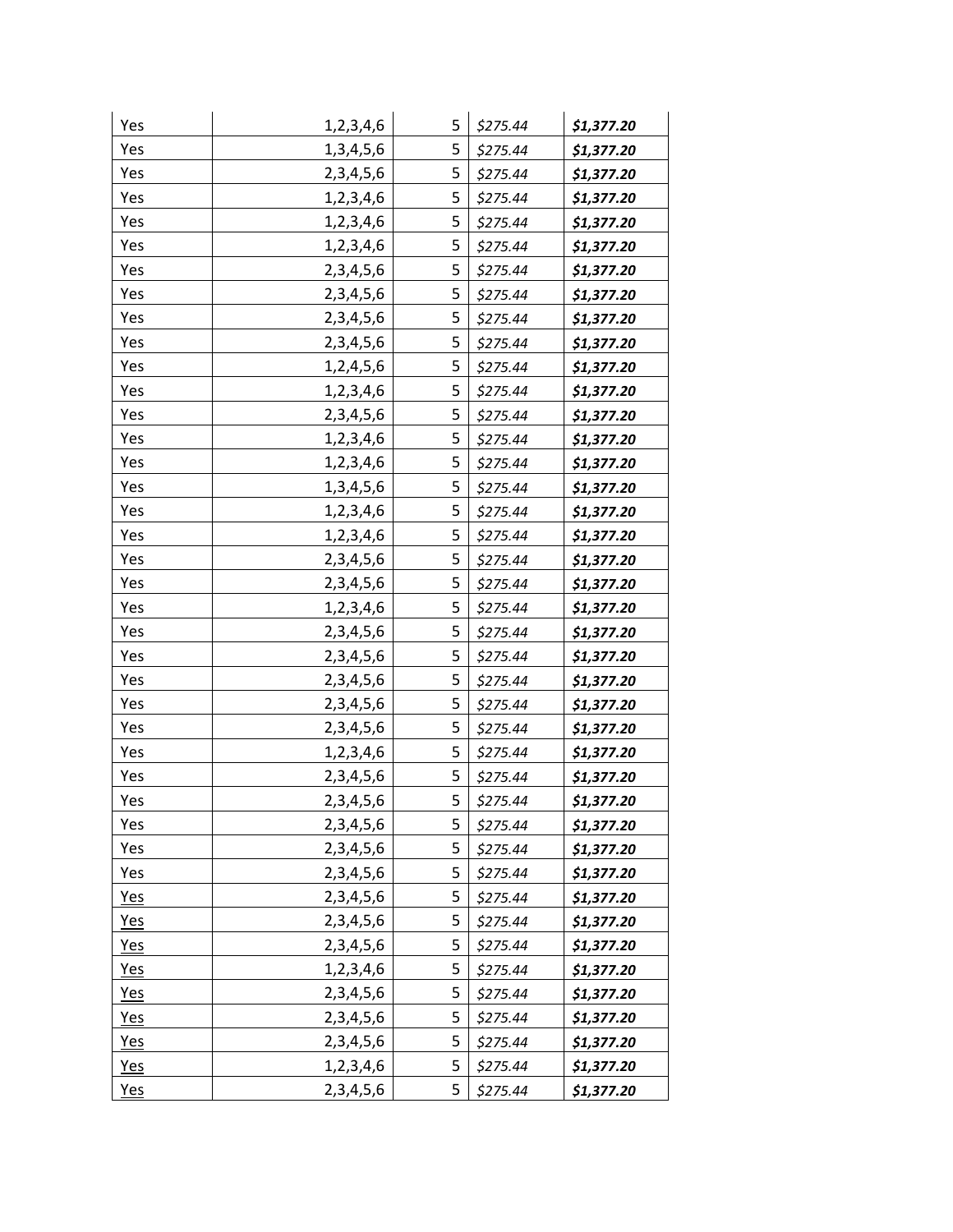| <u>Yes</u> | 2,3,4,5,6        | 5 | \$275.44 | \$1,377.20 |
|------------|------------------|---|----------|------------|
| <b>Yes</b> | 1,2,4,5,6        | 5 | \$275.44 | \$1,377.20 |
| <b>Yes</b> | 1,2,3,4,6        | 5 | \$275.44 | \$1,377.20 |
| <b>Yes</b> | 2,3,4,5,6        | 5 | \$275.44 | \$1,377.20 |
| Yes        | 2,3,4,5,6        | 5 | \$275.44 | \$1,377.20 |
| Yes        | 1, 3, 4, 5, 6    | 5 | \$275.44 | \$1,377.20 |
| Yes        | 2,3,4,5,6        | 5 | \$275.44 | \$1,377.20 |
| Yes        | 2, 3, 4, 5, 6    | 5 | \$275.44 | \$1,377.20 |
| Yes        | 2, 3, 4, 5, 6    | 5 | \$275.44 | \$1,377.20 |
| <b>Yes</b> | 2, 3, 4, 5, 6    | 5 | \$275.44 | \$1,377.20 |
| Yes        | 1,2,3,4,6        | 5 | \$275.44 | \$1,377.20 |
| Yes        | 2, 3, 4, 5, 6    | 5 | \$275.44 | \$1,377.20 |
| <b>Yes</b> | 2, 3, 4, 5, 6    | 5 | \$275.44 | \$1,377.20 |
| <b>Yes</b> | 1,2,3,4,6        | 5 | \$275.44 | \$1,377.20 |
| <b>Yes</b> | 2, 3, 4, 5, 6    | 5 | \$275.44 | \$1,377.20 |
| <b>Yes</b> | 2,3,4,5,6        | 5 | \$275.44 | \$1,377.20 |
| <b>Yes</b> | 2,3,4,5,6        | 5 | \$275.44 | \$1,377.20 |
| Yes        | 2, 3, 4, 5, 6    | 5 | \$275.44 | \$1,377.20 |
| <b>Yes</b> | 1,2,3,4,6        | 5 | \$275.44 | \$1,377.20 |
| Yes        | 1,2,3,4,6        | 5 | \$275.44 | \$1,377.20 |
| Yes        | 2,3,4,5,6        | 5 | \$275.44 | \$1,377.20 |
| Yes        | 1,2,3,4,6        | 5 | \$275.44 | \$1,377.20 |
| Yes        | 2,3,4,5,6        | 5 | \$275.44 | \$1,377.20 |
| Yes        | 2, 3, 4, 5, 6    | 5 | \$275.44 | \$1,377.20 |
| Yes        | 1,2,3,4,6        | 5 | \$275.44 | \$1,377.20 |
| Yes        | 2, 3, 4, 5, 6    | 5 | \$275.44 | \$1,377.20 |
| Yes        | 2, 3, 4, 5, 6    | 5 | \$275.44 | \$1,377.20 |
| Yes        | 2,3,4,5,6        | 5 | \$275.44 | \$1,377.20 |
| Yes        | 1,2,3,4,6        | 5 | \$275.44 | \$1,377.20 |
| Yes        | 1,2,3,4,6        | 5 | \$275.44 | \$1,377.20 |
| Yes        | 1,2,3,4,6        | 5 | \$275.44 | \$1,377.20 |
| Yes        | 2,3,4,5,6        | 5 | \$275.44 | \$1,377.20 |
| Yes        | 2, 3, 4, 5, 6    | 5 | \$275.44 | \$1,377.20 |
| Yes        | 2, 3, 4, 5, 6    | 5 | \$275.44 | \$1,377.20 |
| Yes        | 2,3,4,5,6        | 5 | \$275.44 | \$1,377.20 |
| Yes        | 2,3,4,5,6        | 5 | \$275.44 | \$1,377.20 |
| Yes        | 2, 3, 4, 5, 6    | 5 | \$275.44 | \$1,377.20 |
| Yes        | 1, 2, 3, 4, 5, 6 | 6 | \$275.44 | \$1,652.64 |
| Yes        | 1, 2, 3, 4, 5, 6 | 6 | \$275.44 | \$1,652.64 |
| <u>Yes</u> | 1, 2, 3, 4, 5, 6 | 6 | \$275.44 | \$1,652.64 |
| Yes        | 1, 2, 3, 4, 5, 6 | 6 | \$275.44 | \$1,652.64 |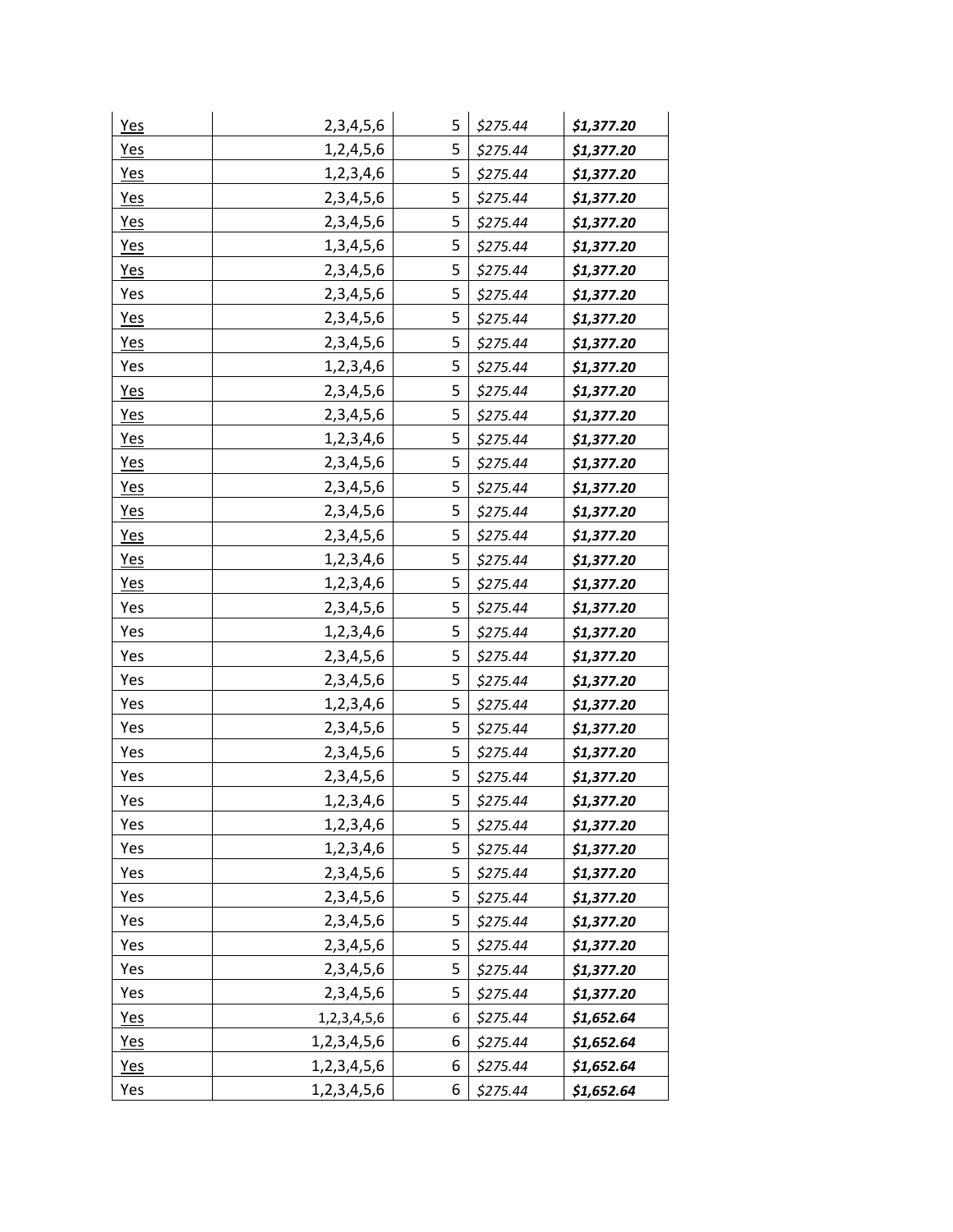| Yes        | 1, 2, 3, 4, 5, 6 | 6 | \$275.44 | \$1,652.64 |
|------------|------------------|---|----------|------------|
| Yes        | 1, 2, 3, 4, 5, 6 | 6 | \$275.44 | \$1,652.64 |
| Yes        | 1, 2, 3, 4, 5, 6 | 6 | \$275.44 | \$1,652.64 |
| <b>Yes</b> | 1, 2, 3, 4, 5, 6 | 6 | \$275.44 | \$1,652.64 |
| Yes        | 1,2,3,4,5,6      | 6 | \$275.44 | \$1,652.64 |
| <b>Yes</b> | 1, 2, 3, 4, 5, 6 | 6 | \$275.44 | \$1,652.64 |
| <b>Yes</b> | 1, 2, 3, 4, 5, 6 | 6 | \$275.44 | \$1,652.64 |
| <b>Yes</b> | 1, 2, 3, 4, 5, 6 | 6 | \$275.44 | \$1,652.64 |
| <u>Yes</u> | 1, 2, 3, 4, 5, 6 | 6 | \$275.44 | \$1,652.64 |
| Yes        | 1,2,3,4,5,6      | 6 | \$275.44 | \$1,652.64 |
| Yes        | 1,2,3,4,5,6      | 6 | \$275.44 | \$1,652.64 |
| Yes        | 1,2,3,4,5,6      | 6 | \$275.44 | \$1,652.64 |
| Yes        | 1,2,3,4,5,6      | 6 | \$275.44 | \$1,652.64 |
| Yes        | 1,2,3,4,5,6      | 6 | \$275.44 | \$1,652.64 |
| Yes        | 1, 2, 3, 4, 5, 6 | 6 | \$275.44 | \$1,652.64 |
| Yes        | 1,2,3,4,5,6      | 6 | \$275.44 | \$1,652.64 |
| Yes        | 1, 2, 3, 4, 5, 6 | 6 | \$275.44 | \$1,652.64 |
| Yes        | 1, 2, 3, 4, 5, 6 | 6 | \$275.44 | \$1,652.64 |
| Yes        | 1,2,3,4,5,6      | 6 | \$275.44 | \$1,652.64 |
| Yes        | 1, 2, 3, 4, 5, 6 | 6 | \$275.44 | \$1,652.64 |
| Yes        | 1,2,3,4,5,6      | 6 | \$275.44 | \$1,652.64 |
| Yes        | 1, 2, 3, 4, 5, 6 | 6 | \$275.44 | \$1,652.64 |
| Yes        | 1,2,3,4,5,6      | 6 | \$275.44 | \$1,652.64 |
| Yes        | 1,2,3,4,5,6      | 6 | \$275.44 | \$1,652.64 |
| Yes        | 1, 2, 3, 4, 5, 6 | 6 | \$275.44 | \$1,652.64 |
| Yes        | 1,2,3,4,5,6      | 6 | \$275.44 | \$1,652.64 |
| Yes        | 1, 2, 3, 4, 5, 6 | 6 | \$275.44 | \$1,652.64 |
| Yes        | 1, 2, 3, 4, 5, 6 | 6 | \$275.44 | \$1,652.64 |
| Yes        | 1, 2, 3, 4, 5, 6 | 6 | \$275.44 | \$1,652.64 |
| Yes        | 1, 2, 3, 4, 5, 6 | 6 | \$275.44 | \$1,652.64 |
| Yes        | 1,2, 3,4,5,6     | 6 | \$275.44 | \$1,652.64 |
| Yes        | 1, 2, 3, 4, 5, 6 | 6 | \$275.44 | \$1,652.64 |
| Yes        | 1,2,3,4.5.6      | 6 | \$275.44 | \$1,652.64 |
| Yes        | 1, 2, 3, 4, 5, 6 | 6 | \$275.44 | \$1,652.64 |
| Yes        | 1, 2, 3, 4, 5, 6 | 6 | \$275.44 | \$1,652.64 |
| Yes        | 1,2,3,4,5,6      | 6 | \$275.44 | \$1,652.64 |
| Yes        | 1, 2, 3, 4, 5, 6 | 6 | \$275.44 | \$1,652.64 |
| yes        | 1, 2, 3, 4, 5, 6 | 6 | \$275.44 | \$1,652.64 |
| Yes        | 1, 2, 3, 4, 5, 6 | 6 | \$275.44 | \$1,652.64 |
| yes        | 1,2,3,4,5,6      | 6 | \$275.44 | \$1,652.64 |
| Yes        | 1, 2, 3, 4, 5, 6 | 6 | \$275.44 | \$1,652.64 |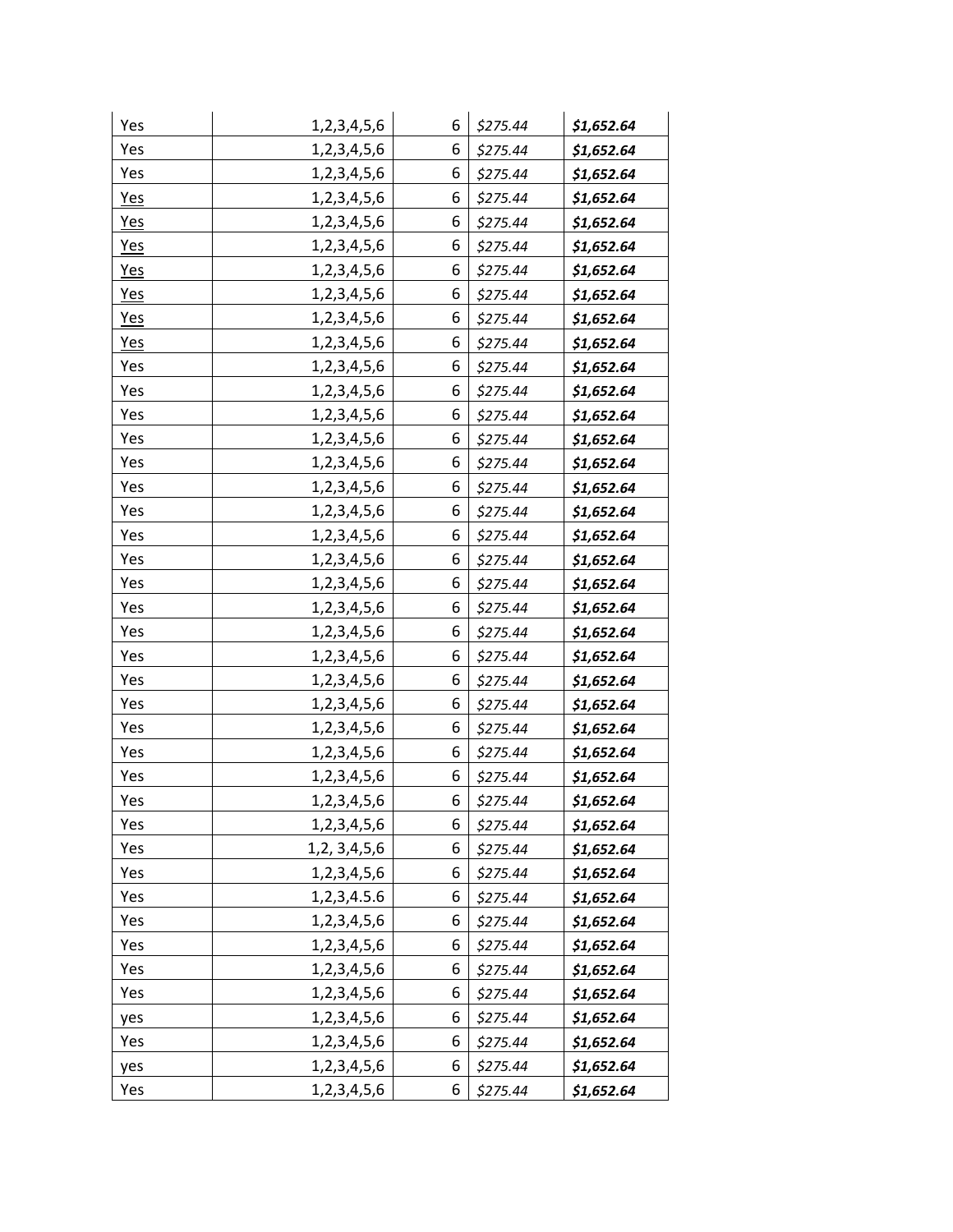| Yes        | 1, 2, 3, 4, 5, 6 | 6 | \$275.44 | \$1,652.64 |
|------------|------------------|---|----------|------------|
| Yes        | 1, 2, 3, 4, 5, 6 | 6 | \$275.44 | \$1,652.64 |
| Yes        | 1, 2, 3, 4, 5, 6 | 6 | \$275.44 | \$1,652.64 |
| Yes        | 1,2,3,4,5,6      | 6 | \$275.44 | \$1,652.64 |
| Yes        | 1, 2, 3, 4, 5, 6 | 6 | \$275.44 | \$1,652.64 |
| Yes        | 1, 2, 3, 4, 5, 6 | 6 | \$275.44 | \$1,652.64 |
| Yes        | 1, 2, 3, 4, 5, 6 | 6 | \$275.44 | \$1,652.64 |
| Yes        | 1, 2, 3, 4, 5, 6 | 6 | \$275.44 | \$1,652.64 |
| Yes        | 1, 2, 3, 4, 5, 6 | 6 | \$275.44 | \$1,652.64 |
| Yes        | 1,2,3,4,5,6      | 6 | \$275.44 | \$1,652.64 |
| Yes        | 1, 2, 3, 4, 5, 6 | 6 | \$275.44 | \$1,652.64 |
| Yes        | 1, 2, 3, 4, 5, 6 | 6 | \$275.44 | \$1,652.64 |
| Yes        | 1, 2, 3, 4, 5, 6 | 6 | \$275.44 | \$1,652.64 |
| Yes        | 1, 2, 3, 4, 5, 6 | 6 | \$275.44 | \$1,652.64 |
| Yes        | 1, 2, 3, 4, 5, 6 | 6 | \$275.44 | \$1,652.64 |
| Yes        | 1, 2, 3, 4, 5, 6 | 6 | \$275.44 | \$1,652.64 |
| Yes        | 1,2,3,4,5,6      | 6 | \$275.44 | \$1,652.64 |
| Yes        | 1, 2, 3, 4, 5, 6 | 6 | \$275.44 | \$1,652.64 |
| Yes        | 1, 2, 3, 4, 5, 6 | 6 | \$275.44 | \$1,652.64 |
| Yes        | 1, 2, 3, 4, 5, 6 | 6 | \$275.44 | \$1,652.64 |
| Yes        | 1, 2, 3, 4, 5, 6 | 6 | \$275.44 | \$1,652.64 |
| Yes        | 1, 2, 3, 4, 5, 6 | 6 | \$275.44 | \$1,652.64 |
| Yes        | 1, 2, 3, 4, 5, 6 | 6 | \$275.44 | \$1,652.64 |
| Yes        | 1, 2, 3, 4, 5, 6 | 6 | \$275.44 | \$1,652.64 |
| Yes        | 1, 2, 3, 4, 5, 6 | 6 | \$275.44 | \$1,652.64 |
| Yes        | 1, 2, 3, 4, 5, 6 | 6 | \$275.44 | \$1,652.64 |
| <b>Yes</b> | 1, 2, 3, 4, 5, 6 | 6 | \$275.44 | \$1,652.64 |
| <b>Yes</b> | 1, 2, 3, 4, 5, 6 | 6 | \$275.44 | \$1,652.64 |
| Yes        | 1, 2, 3, 4, 5, 6 | 6 | \$275.44 | \$1,652.64 |
| <b>Yes</b> | 1, 2, 3, 4, 5, 6 | 6 | \$275.44 | \$1,652.64 |
| <u>Yes</u> | 1, 2, 3, 4, 5, 6 | 6 | \$275.44 | \$1,652.64 |
| <u>Yes</u> | 1, 2, 3, 4, 5, 6 | 6 | \$275.44 | \$1,652.64 |
| Yes        | 1, 2, 3, 4, 5, 6 | 6 | \$275.44 | \$1,652.64 |
| <u>Yes</u> | 1, 2, 3, 4, 5, 6 | 6 | \$275.44 | \$1,652.64 |
| Yes        | 1, 2, 3, 4, 5, 6 | 6 | \$275.44 | \$1,652.64 |
| <u>Yes</u> | 1, 2, 3, 4, 5, 6 | 6 | \$275.44 | \$1,652.64 |
| <u>Yes</u> | 1, 2, 3, 4, 5, 6 | 6 | \$275.44 | \$1,652.64 |
| Yes        | 1, 2, 3, 4, 5, 6 | 6 | \$275.44 | \$1,652.64 |
| Yes        | 1, 2, 3, 4, 5, 6 | 6 | \$275.44 | \$1,652.64 |
| <u>Yes</u> | 1,2,3,4,5,6      | 6 | \$275.44 | \$1,652.64 |
| Yes        | 1, 2, 3, 4, 5, 6 | 6 | \$275.44 | \$1,652.64 |